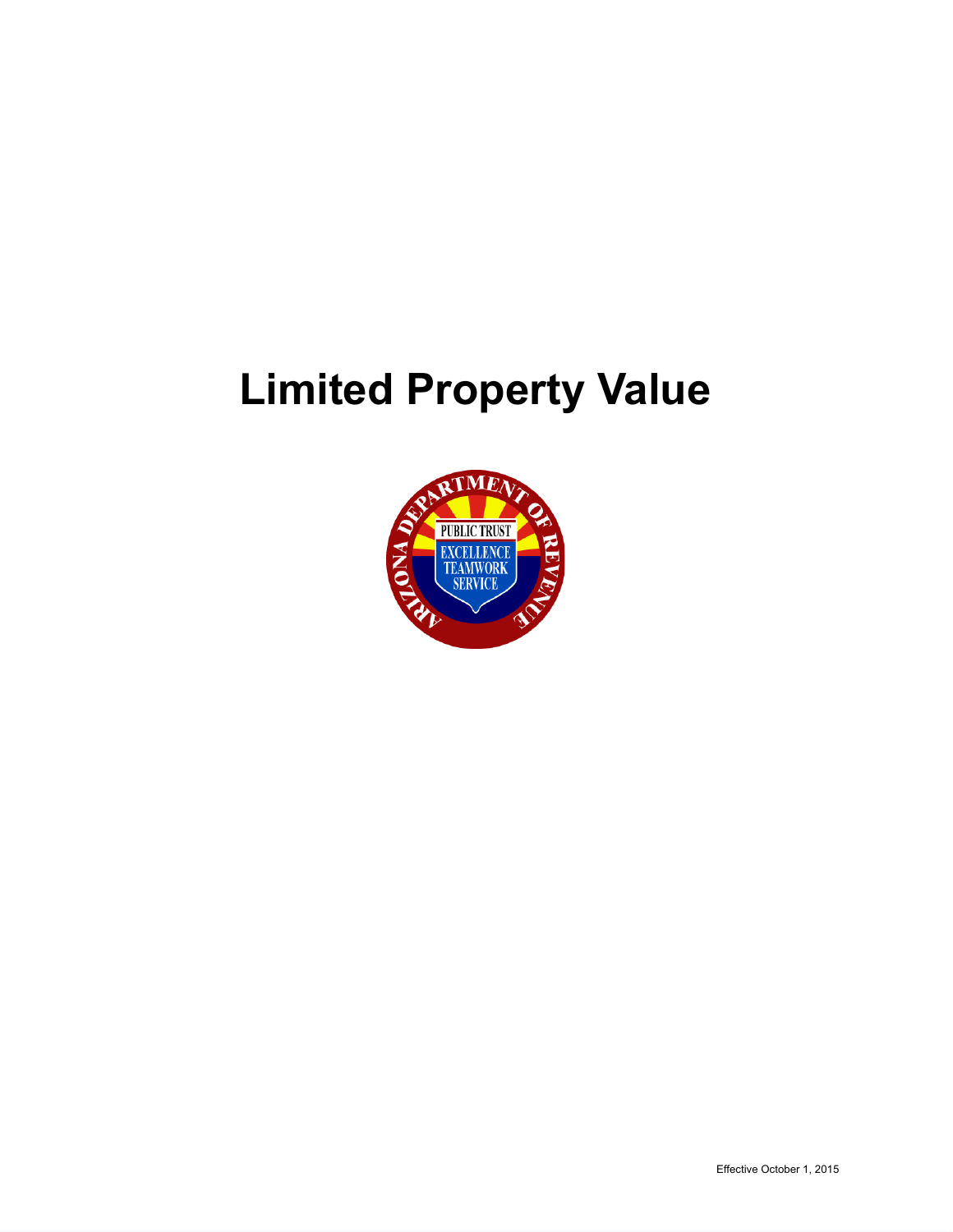## **Introduction**

Article IX, Section 18 of the Arizona Constitution contains provisions for establishing property taxes and property tax valuation limits on residential properties and other properties from year to year. In implementing certain of these constitutional provisions, the Arizona legislature adopted A.R.S. [42-13301](https://www.azleg.gov/viewDocument/?docName=http://www.azleg.gov/ars/42/13301.htm) through [42-13304](https://www.azleg.gov/viewDocument/?docName=http://www.azleg.gov/ars/42/13304.htm), which provide for two categories of property taxation values for certain real property and for manufactured homes / mobile homes: full cash value (FCV) and limited property value (LPV).

Per A.R.S. [42-11001\(6\)](https://www.azleg.gov/viewDocument/?docName=http://www.azleg.gov/ars/42/11001.htm): "Full cash value for property tax purposes means the value determined as prescribed by statute. If no statutory method is prescribed, full cash value is synonymous with market value which means the estimate of value that is derived annually by using standard appraisal methods and techniques. Full cash value is the basis for assessing, fixing, determining and levying primary and secondary property taxes on property described in A.R.S. [42-13304](https://www.azleg.gov/viewDocument/?docName=http://www.azleg.gov/ars/42/13304.htm). Properties in A.R.S. [42-13304](https://www.azleg.gov/viewDocument/?docName=http://www.azleg.gov/ars/42/13304.htm) include personal property, other than mobile homes, and property included in property class one under A.R.S. [42-12001\(1\)-\(7\)](https://www.azleg.gov/viewDocument/?docName=http://www.azleg.gov/ars/42/12001.htm) and (11). Full cash value shall not be greater than market value regardless of the method prescribed to determine value for property tax purposes."

Per A.R.S. [42-11001\(15\):](https://www.azleg.gov/viewDocument/?docName=http://www.azleg.gov/ars/42/11001.htm) Secondary property taxes are (1) ad valorem taxes or special property assessments used to pay the principal of and the interest and redemption charges on bonded indebtedness or other lawful long-term obligations issued or incurred for a specific capital purpose by a municipality, county or taxing district; or (2) ad valorem taxes or assessments levied by or for special taxing districts and assessment districts other than school districts and community college districts; or (3) amounts levied pursuant to an election to exceed a budget, expenditure or tax limitation. Primary property taxes are all ad valorem taxes except for secondary property taxes [A.R.S. [42-11001\(11\)\]](https://www.azleg.gov/viewDocument/?docName=http://www.azleg.gov/ars/42/11001.htm).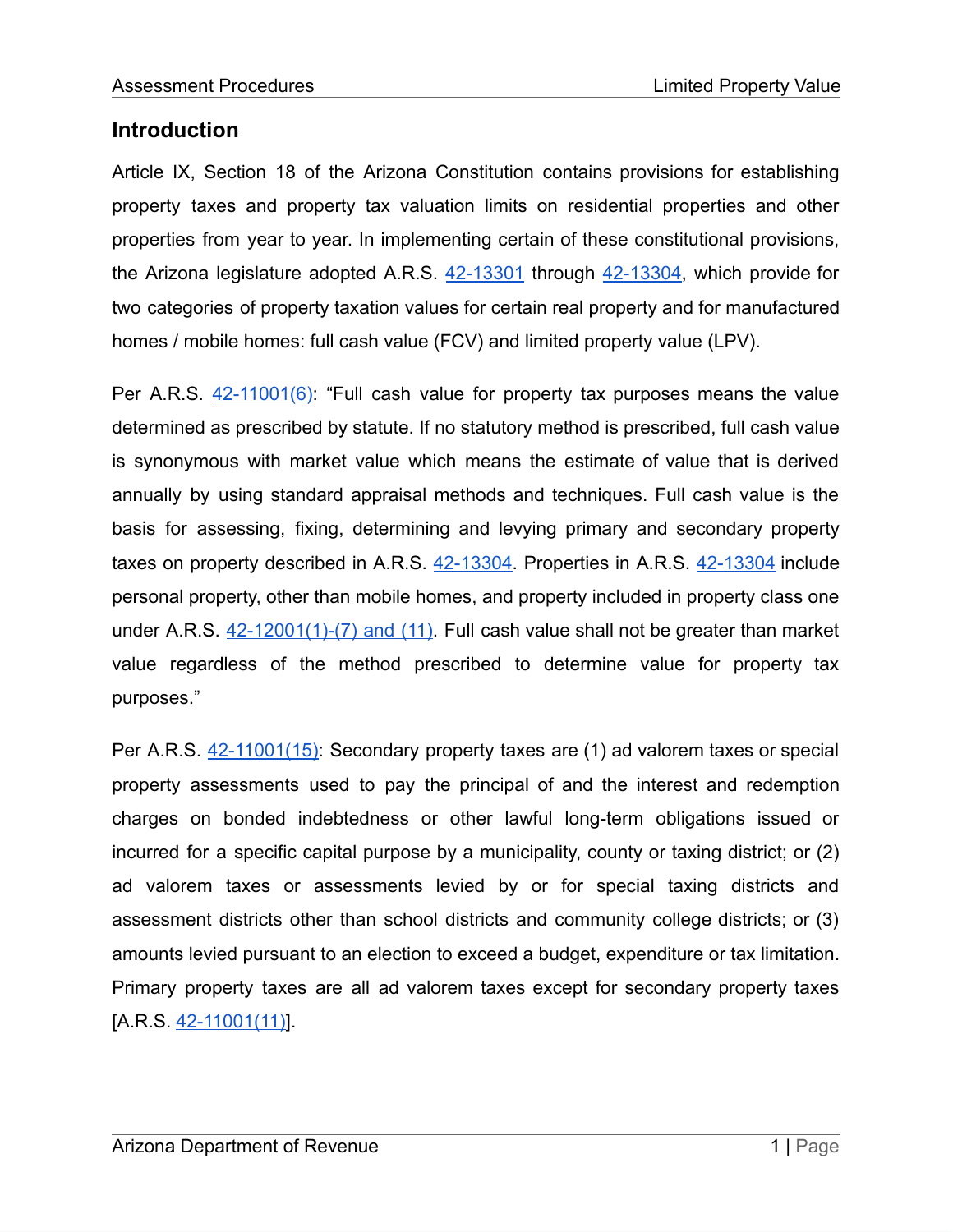A.R.S. [42-11001\(7\)](https://www.azleg.gov/viewDocument/?docName=http://www.azleg.gov/ars/42/11001.htm) defines limited property value (LPV) as the value determined pursuant to A.R.S. [42-13301.](https://www.azleg.gov/viewDocument/?docName=http://www.azleg.gov/ars/42/13301.htm) Under A.R.S. [42-13301](https://www.azleg.gov/viewDocument/?docName=http://www.azleg.gov/ars/42/13301.htm) the LPV is the limited property value of the property in the preceding valuation year plus five percent of that value. The current LPV of a parcel of property shall not exceed its current full cash value. Per A.R.S. [42-11001\(7\),](https://www.azleg.gov/viewDocument/?docName=http://www.azleg.gov/ars/42/11001.htm) the LPV is used to calculate the levy limitations for counties, cities, towns and community college districts, and for assessing, fixing, determining and levying primary and secondary property taxes on all property except property described in A.R.S. [42-13304](https://www.azleg.gov/viewDocument/?docName=http://www.azleg.gov/ars/42/13304.htm), which again, include personal property, other than mobile homes, and property included in property class one under A.R.S. [42-12001\(1\)-\(7\)](https://www.azleg.gov/viewDocument/?docName=http://www.azleg.gov/ars/42/12001.htm) and (11).

In the 2012 general election Arizona voters approved Proposition 117 which modified Arizona's dual valuation tax system with a single taxable limited property value (LPV). While most characteristics of the property tax system were not affected by Proposition 117, e.g., the county assessor continues to determine a locally assessed property's FCV at its statutory or market value, which is the value appealable by the property owner, Proposition 117 imposed a limitation of the LPV's annual growth to 5% beginning in tax year 2015.

### **Limited Property Value Calculation Method**

There are two methods by which the LPV can be increased from one valuation year to the next valuation year. These methods are identified as "Rule A" and "Rule B".

**"Rule A."** This method is applicable to:

- 1. Properties in which there has been no physical change in either the land or improvement(s);
- 2. Properties for which there has been no change in use;
- 3. Properties which were not totally omitted from the tax roll in the preceding valuation year.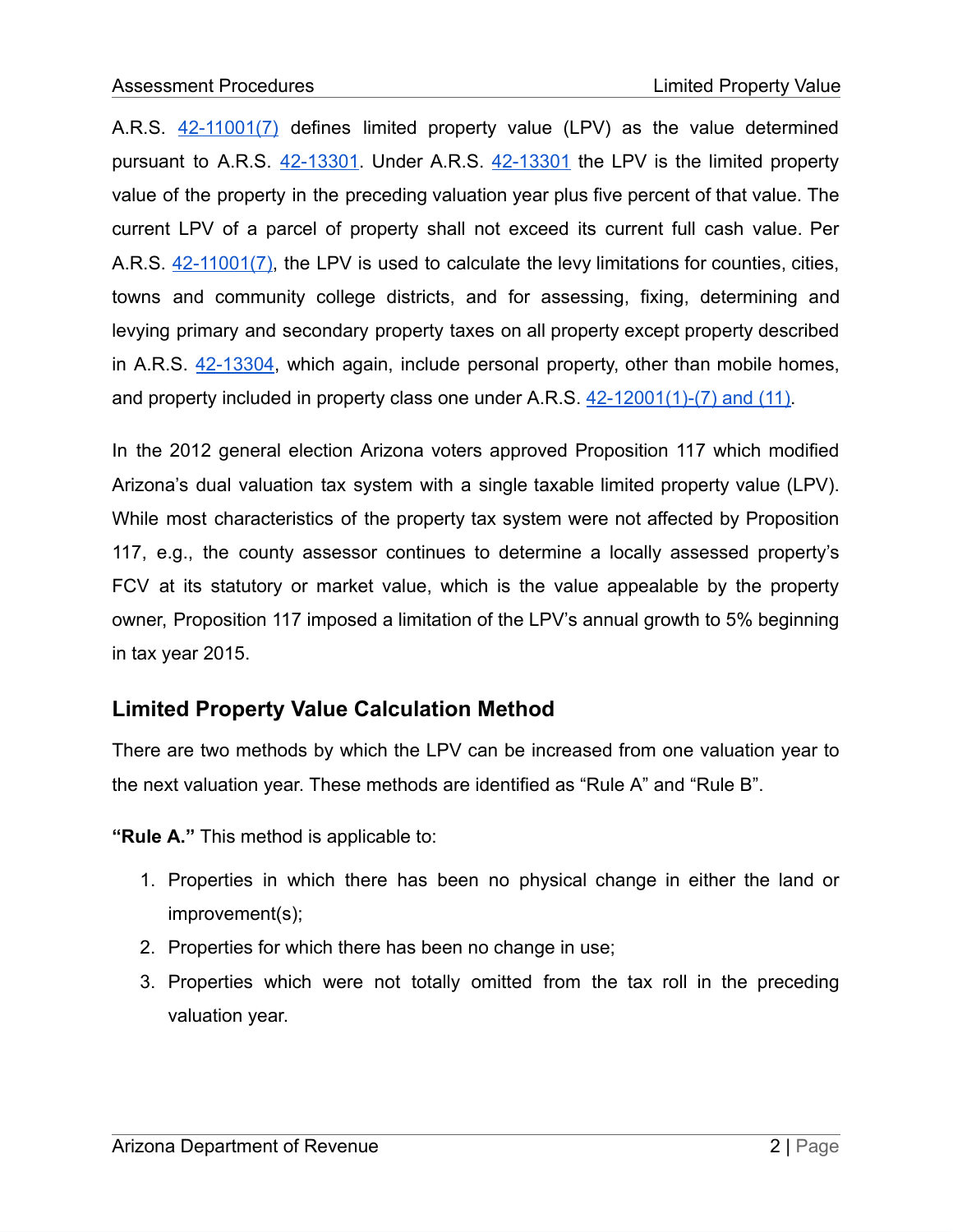*Through tax year 2014*, the Rule A methodology for determining a property's current valuation year LPV required a comparison of a two-part calculation involving the property's LPV for the preceding valuation year and its current year FCV. The new LPV could not exceed the property's current FCV. *See Appendix A*.

*Commencing with tax year 2015*, the Rule A methodology for determining a property's current year LPV is a single calculation of the preceding valuation year LPV of the property plus five percent of that value  $[A.R.S. 42-13301(A)]$  $[A.R.S. 42-13301(A)]$  $[A.R.S. 42-13301(A)]$ . As in the old methodology, in the new Rule A, the LPV cannot exceed the property's current FCV [A.R.S. [42-13301\(B\)\]](https://www.azleg.gov/viewDocument/?docName=http://www.azleg.gov/ars/42/13301.htm).

#### **Example 2015 Rule A – New LPV Equal to or Less than FCV**

| <b>Current Valuation Year LPV</b> | \$99,750  |
|-----------------------------------|-----------|
| Five Percent of Prior Year LPV    | \$4.750   |
| <b>Prior Valuation Year LPV</b>   | \$95,000  |
| Current Valuation Year FCV        | \$100,000 |

#### **Example 2015 Rule A – New LPV Restricted by FCV**

| <b>Current Valuation Year LPV Statutory Maximum</b> | \$98,000 |
|-----------------------------------------------------|----------|
| <b>Current Valuation Year LPV Calculation</b>       | \$99,750 |
| Five Percent of Prior Year LPV                      | \$4,750  |
| <b>Prior Valuation Year LPV</b>                     | \$95,000 |
| <b>Current Valuation Year FCV</b>                   | \$98,000 |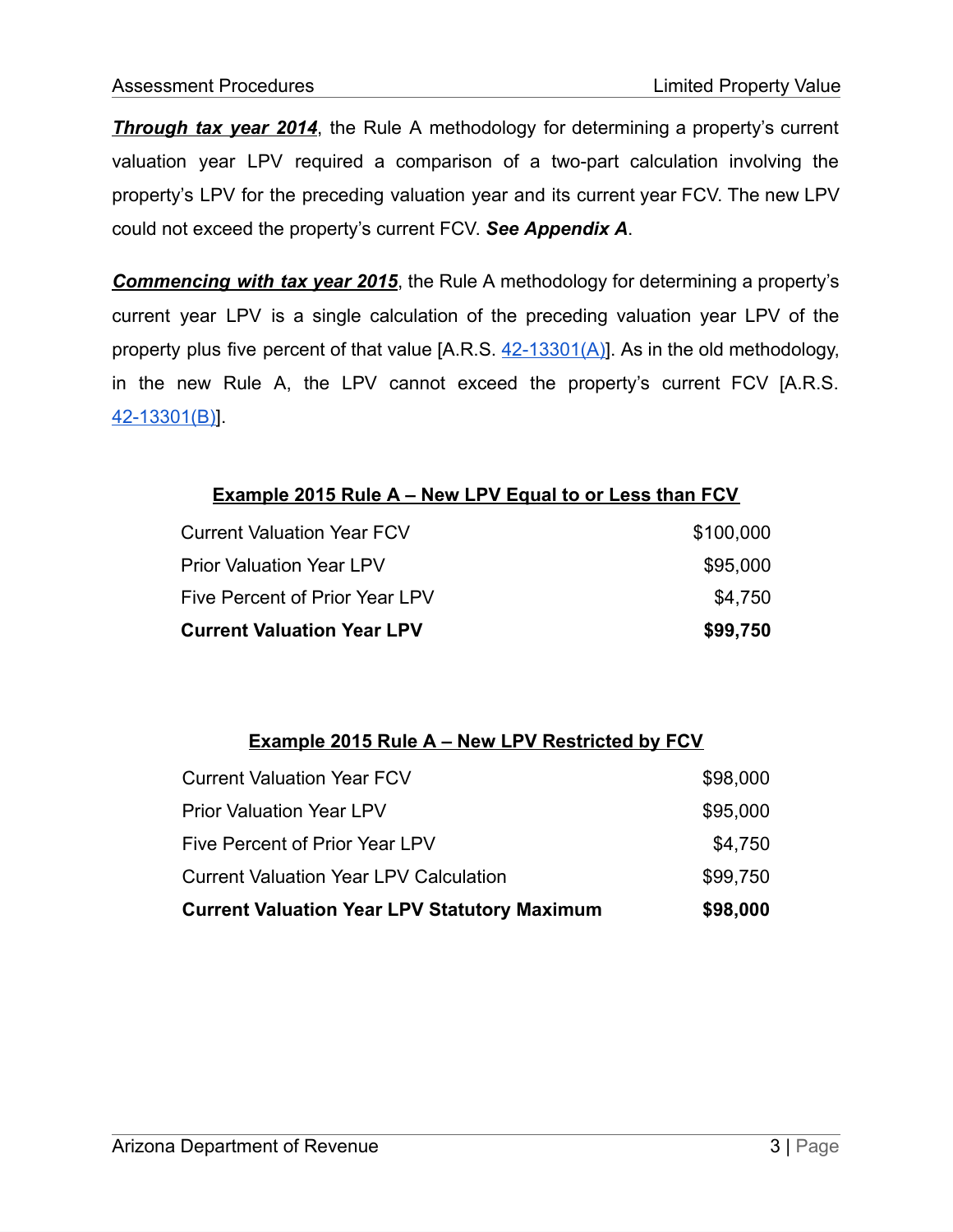#### **Rule B: Determining LPV in Cases of Omissions and Changes** (A.R.S. [42-13302](https://www.azleg.gov/viewDocument/?docName=http://www.azleg.gov/ars/42/13302.htm))

The following properties' LPVs are established at a level or percentage of FCV that is comparable to that of other properties of the same or similar use or classification (A.R.S. [42-13302A\):](https://www.azleg.gov/viewDocument/?docName=http://www.azleg.gov/ars/42/13302.htm)

- 1. Properties for which the land or improvement(s) were erroneously omitted from the property tax roll for the preceding tax year;
- 2. Properties that have had a change in use since the preceding tax year;
- 3. Properties that were modified by new construction, or were subject to the destruction or demolition of existing improvements since the preceding valuation year;
- 4. Properties that have been split (i.e., divided) or consolidated (i.e., "combined") **from January 1 through September 30 of the current valuation year** excluding parcel splits or consolidations that were "initiated by a government entity"

For properties that are split, subdivided or consolidated **after September 30 through December 31 of the valuation year**, except for cases that result from an action initiated by a governmental entity:

- 1. The total LPV of the resulting parcel or parcels must be the same as the total LPV of the original parcel or parcels
- 2. The new parcel or parcels must retain the same value-adding characteristics that applied to the original parcel or parcels before being split or consolidated unless there has been new construction, destruction or demolition of improvements that has occurred since the preceding valuation year.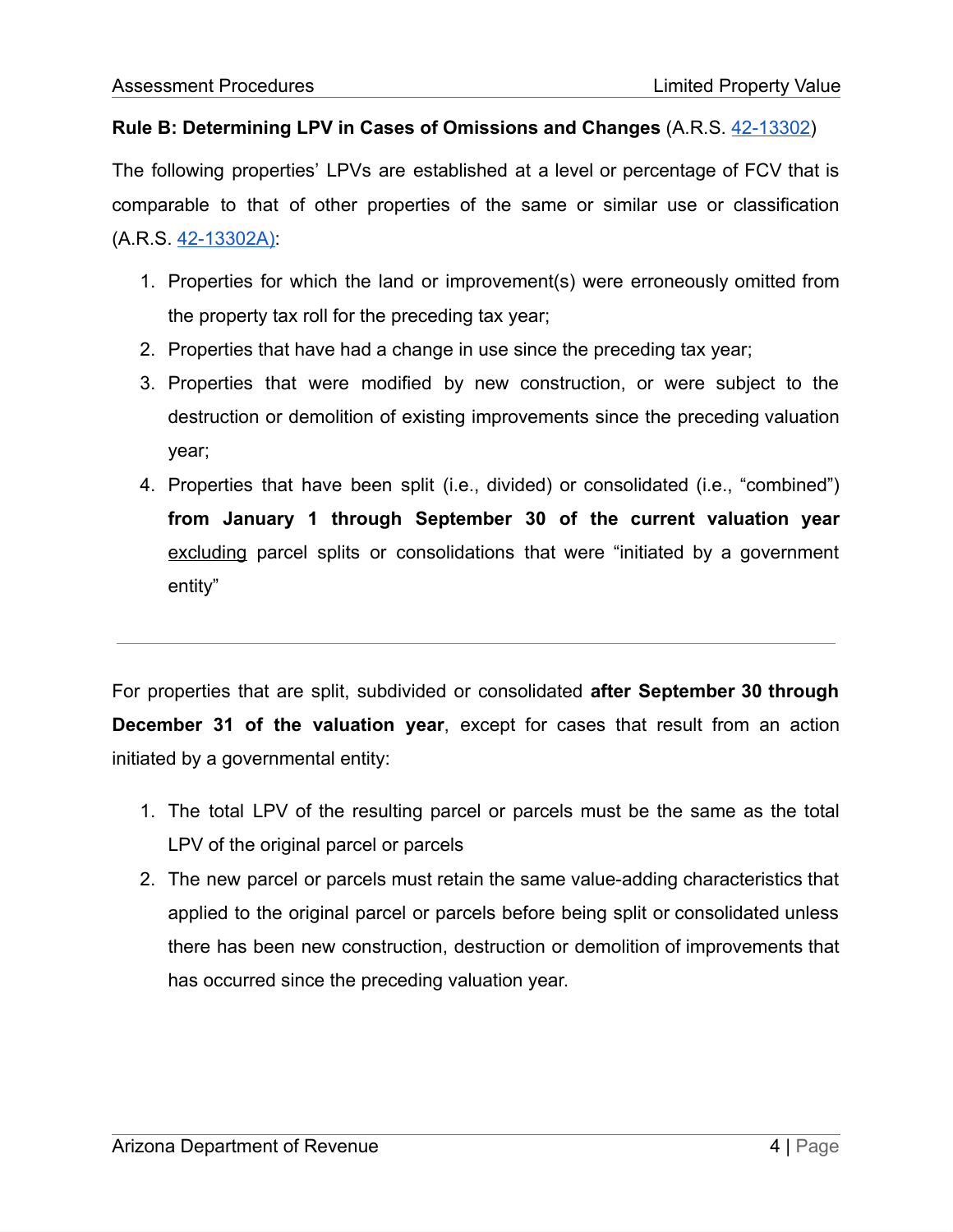3. For the following valuation year, the LPV is to be established at a level or a percentage of FCV that is comparable to that of other properties of the same use or legal classification.

For properties that are split, subdivided or consolidated **from January 1 through September 30** of the valuation year as a result of *an action initiated by a government entity,* the LPV is the lower of either:

- 1. The level or percentage of FCV that is comparable to that of other properties of the same or similar use or legal classification, or
- 2. The total LPV of the original parcel or parcels as determined under A.R.S. [42-13301.](https://www.azleg.gov/viewDocument/?docName=http://www.azleg.gov/ars/42/13301.htm)

In the following valuation year, the LPV shall be established pursuant to A.R.S. [42-13301.](https://www.azleg.gov/viewDocument/?docName=http://www.azleg.gov/ars/42/13301.htm)

In the case of property that has been split, subdivided or consolidated **after September 30 through December 31** of the valuation year as a result of *an action initiated by a government entity*:

- 1. The total LPV of the resulting parcel or parcels is the same as the total LPV of the original parcel or parcels as determined under A.R.S. [42-13301](https://www.azleg.gov/viewDocument/?docName=http://www.azleg.gov/ars/42/13301.htm)
- 2. In the following valuation year, the LPV is to be established as the lower of either:
- 3. The level or percentage of FCV that is comparable to that of other properties of the same or similar use or legal classification (Rule B), or
- 4. The LPV established using a Rule A calculation pursuant to A.R.S. [42-13301](https://www.azleg.gov/viewDocument/?docName=http://www.azleg.gov/ars/42/13301.htm).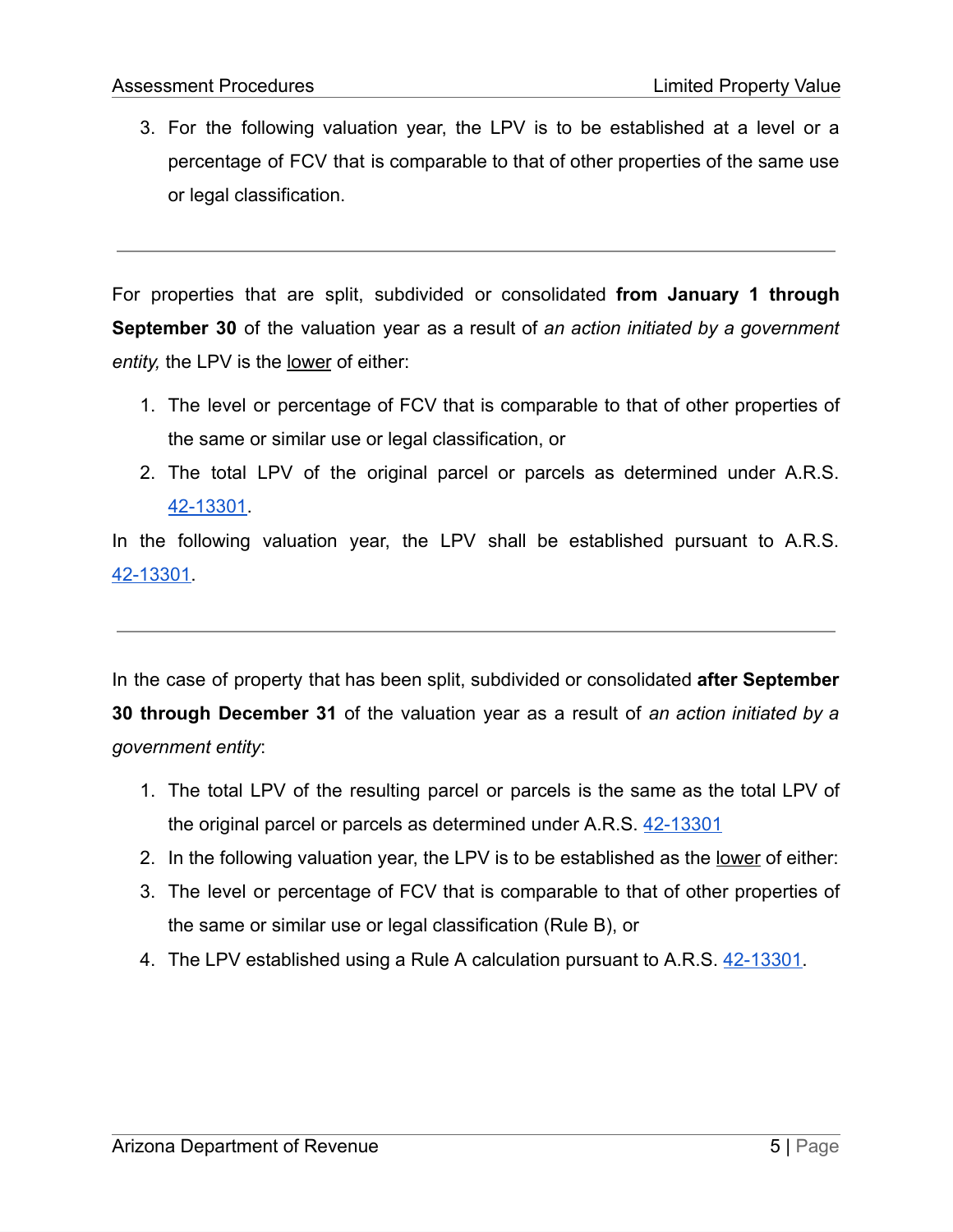The following tables summarize the special provisions of A.R.S. [42-13302.](https://www.azleg.gov/viewDocument/?docName=http://www.azleg.gov/ars/42/13302.htm)

#### **Property Splits and Consolidations from January 1 through September 30**

| Initiating Entity | Action in <i>Current</i> Year                                                                                                                                                                                                                                                                         | Action in Following Year                        |
|-------------------|-------------------------------------------------------------------------------------------------------------------------------------------------------------------------------------------------------------------------------------------------------------------------------------------------------|-------------------------------------------------|
| Nongovernment     | Rule B:<br>LPV is at level or % of FCV that is<br>comparable to that of other properties of A.R.S. 42-13301<br>the same or similar use or classification                                                                                                                                              | <b>Rule A:</b><br>LPV is determined pursuant to |
| Government        | <b>Rule B:</b><br>LPV is lower of either the level or % of LPV is determined pursuant to<br>FCV that is comparable to that of other A.R.S. 42-13301<br>properties of the same or similar use or<br>classification, or total LPV of original<br>parcel(s) as determined pursuant to A.R.S.<br>42-13301 | <b>Rule A:</b>                                  |

#### **Property Splits and Consolidations from October 1 through December 31**

| <b>Initiating Entity</b> | Action in <i>Current</i> Year                                                                                                     | Action in <b>Following</b> Year                                                                                                                                                                                        |
|--------------------------|-----------------------------------------------------------------------------------------------------------------------------------|------------------------------------------------------------------------------------------------------------------------------------------------------------------------------------------------------------------------|
| Nongovernment            | Rule B:<br>Total of LPV of new parcel(s) is same<br>as total LPV of original parcel(s)                                            | Rule B:<br>LPV of new parcel(s) equals level<br>or % of FCV that is comparable to<br>that of other properties of the<br>same or similar use or<br><b>classification</b>                                                |
| Government               | <b>Rule B:</b><br>Total of LPV of new parcel(s) same as<br>total LPV of original parcel(s) as<br>determined under A.R.S. 42-13301 | Use Rule B or Rule A:<br>ILPV is lower of level or % of FCV<br>that is comparable to that of<br>properties of the same or similar<br>use or classification, or the LPV as<br>determined pursuant to A.R.S.<br>42-13301 |

# **Allocation of Limited Property Values**

The following illustrate how to "allocate" an existing single LPV to two or more new parcels for a current valuation year. Allocation is simply a method of developing a ratio of LPV to FCV, and applying that ratio to the appropriate parcel's FCVs.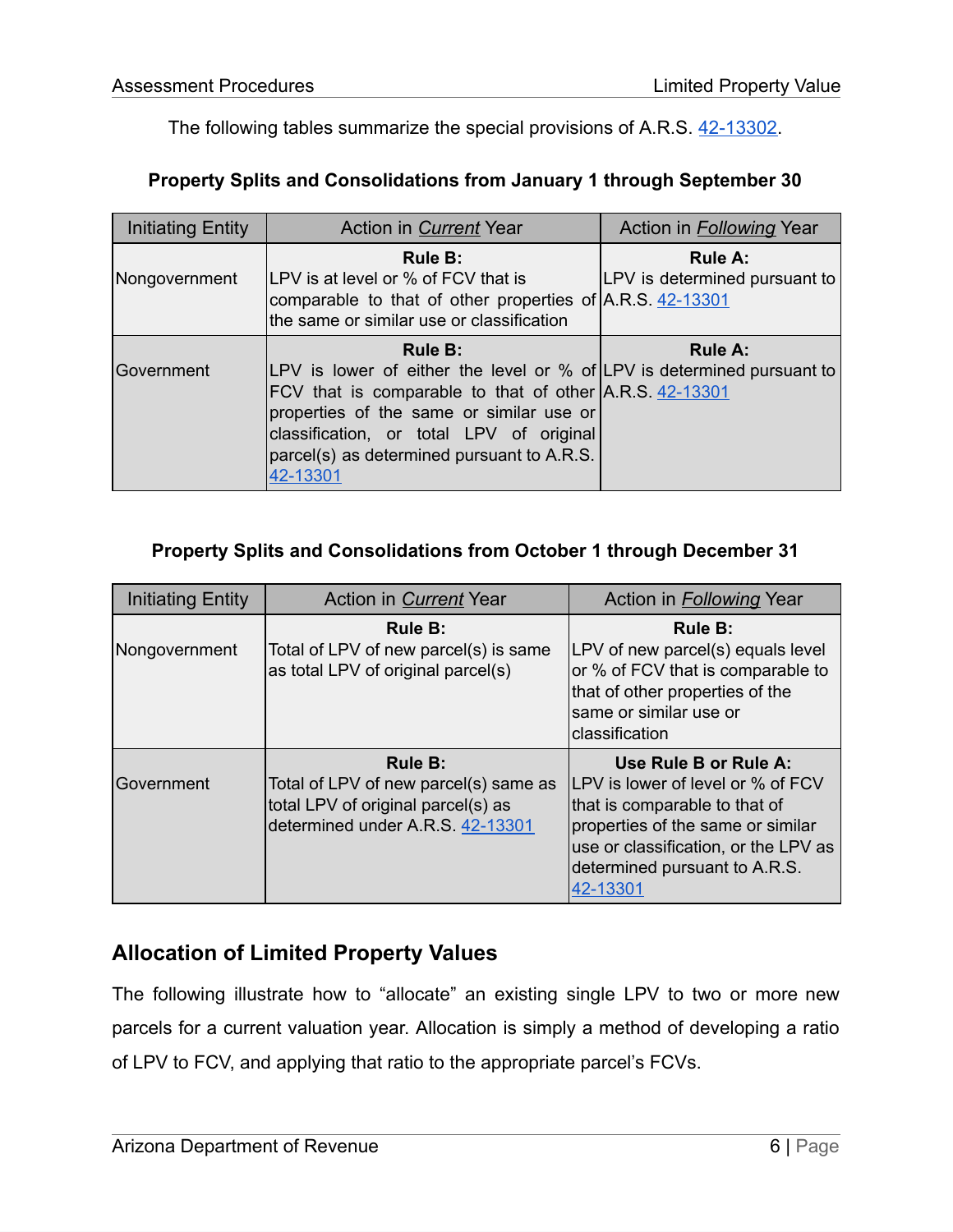Parcel 001 current year FCV and LPV **before split**:

| Current Year FCV before split \$312,000 |                                 |
|-----------------------------------------|---------------------------------|
| <b>Current Year LPV</b>                 | \$271,440                       |
| <b>Current Year LPV Ratio</b>           | $$271,440 \div $312,000 = 0.87$ |

Current year FCVs and LPVs **after split** (new parcels 001A, 001B and 001C). Each newly split-off parcel's LPV equals eighty-seven percent of its new FCV.

| New Parcel 001A FCV \$ 31,200 |           | $x 0.87 =$ \$ 27,144 (LPV) |
|-------------------------------|-----------|----------------------------|
| New Parcel 001B FCV \$124,800 |           | $x 0.87 = $108,576$ (LPV)  |
| New Parcel 001C FCV           | \$156,000 | $x 0.87 = $135,720$ (LPV)  |
|                               | \$312,000 | \$271,440 (Total LPV)      |
|                               |           |                            |

When two or more parcels are consolidated into a new, single parcel, simply add the LPVs from the existing parcels being consolidated in order to derive the current valuation year's LPV for the new, single parcel.

Parcels 012A, 016B, 027G and 014 current year FCVs and LPVs **before consolidation**

| Parcel 012A | $FCV = $ 12,800$       | $LPV = $ 11,360$       |
|-------------|------------------------|------------------------|
| Parcel 016B | $FCV = $24,000$        | $LPV = $24,000$        |
| Parcel 027G | $FCV = $60,000$        | $LPV = $ 51,260$       |
| Parcel 014  | $FCV = $21,500$        | $LPV = $21,500$        |
|             | Total $FCV = $118,300$ | Total LPV = $$108,120$ |

#### Current Year FCV and LPV **after consolidation**

| New Parcel 051 | $FCV = $118,300$ | Total LPV = $$108,120$ |
|----------------|------------------|------------------------|
|                |                  |                        |

For the valuation year following a split or consolidation, the LPV for the new parcel(s) will be determined pursuant to A.R.S. [42-13301](https://www.azleg.gov/viewDocument/?docName=http://www.azleg.gov/ars/42/13301.htm) or A.R.S. [42-13302](https://www.azleg.gov/viewDocument/?docName=http://www.azleg.gov/ars/42/13302.htm) depending upon if the change occurred before or after September 30 and if a government entity initiated the change.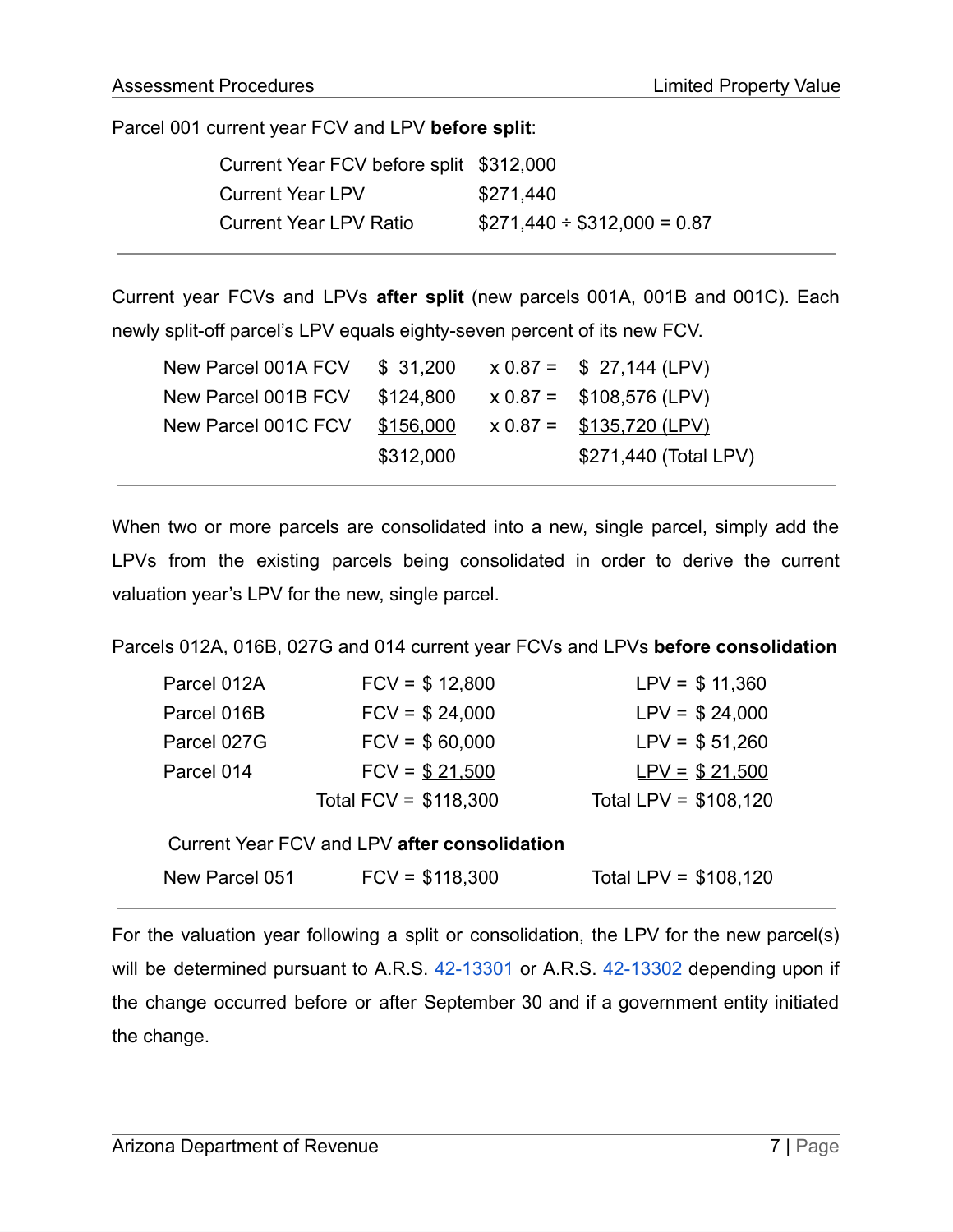While the statutes provide for the application of Rule B in a number of situations, its direct application can sometimes have a disproportionate impact on the LPV. For example, a legal class three property with a FCV of \$150,000 and an LPV of \$80,000 recently had a \$10,000 room addition. The strict application of Rule B (A.R.S. [42-13302\)](https://www.azleg.gov/viewDocument/?docName=http://www.azleg.gov/ars/42/13302.htm) would increase the LPV to \$142,400 using a hypothetical Rule B factor of eighty-nine percent (\$160,000 x 0.89).

Conversely, applying the statutory Rule A factor  $(A.R.S. 42-13301)$  $(A.R.S. 42-13301)$  to the preceding example would result in a LPV of \$84,000 (\$80,000 LPV plus 5% plus= \$84,000).

Although Rule B must be used when any new construction equals ten percent or more of the prior valuation year's FCV, an assessor should use discretion in determining whether Rule A or Rule B will be applied in the following situations:

- The assessor has updated the listing of a property's characteristics which results in an increase in the FCV.
- The interior of a property has been completely renovated/modified which changes the property's effective age.
- Partial omissions, wherein the portion of a property that was omitted from the tax roll is less than ten percent of the prior valuation year's FCV.
- Changes in classification, including "qualified" agricultural classification, wherein the increase in FCV is less than ten percent of the prior valuation year's FCV.
- New construction, wherein the new construction adds less than ten percent to the prior valuation year's FCV. The demolition, destruction or removal of existing improvements, wherein the FCV remaining is equal to, or exceeds, ninety percent of the prior valuation year's FCV, the elimination of the improvements also results in a change of legal classification (e.g., if the parcel is changed from improved to vacant land).

As noted in the following examples, Rule A or Rule B must be applied to the total property value (land and improvements). It is incorrect to apply Rule A to one part of the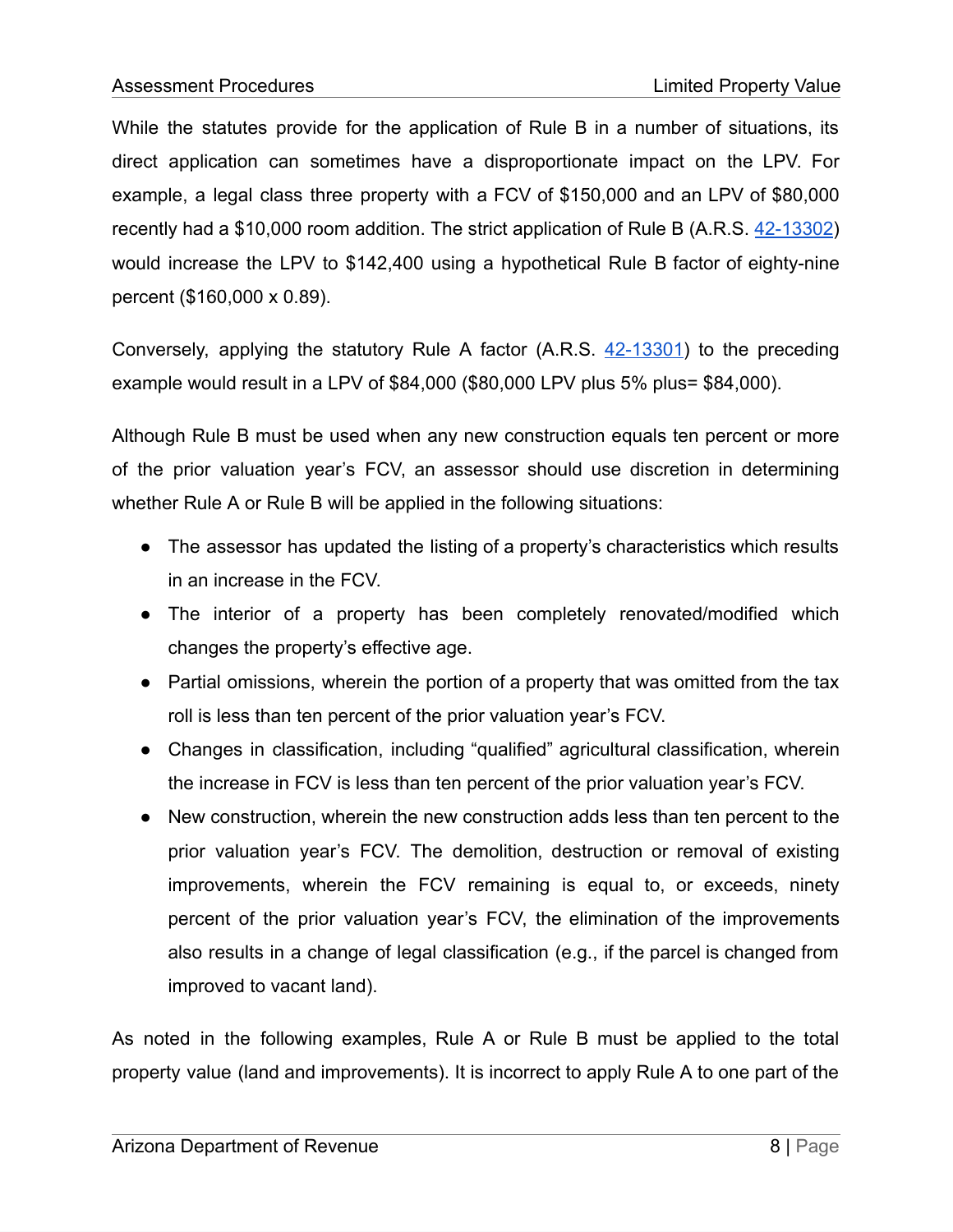property and Rule B to other parts of the same property. However, more than one Rule B factor can be applied to the same property in mixed-use (mixed legal class) assessment ratio situations.

The LPV to FCV ratio is determined by using the ratio for properties in the same legal classification or within the same property use code grouping. Whether the legal class or the property use code grouping is used, a geographic area should be used that has a sufficient number of comparables to provide a reliable ratio.

Locally assessed real property values are used in developing the Rule B factor. Rule B factors or ratios are developed based upon the relationship between the full cash and limited values of existing properties that are subject to Rule A limited value calculation (Please see the discussion that begins on page 3 of this document.)

*Hypothetical* Rule B factors have been developed below for legal classes one, two and three properties in a *hypothetical* county. In each case the FCV and LPV for the legal classification for the entire county has been used.

The *hypothetical* results are as follows:

#### **Legal Class One Properties**

FCV countywide  $$143,641,952$ LPV countywide  $$106,570,402$  $(LPV)$  \$106,570,402 ÷ (FCV) \$143,641,952 = 0.7419 The Rule B factor for Legal Class One properties is: 74 percent

#### **Legal Class Two Properties**

FCV countywide  $$36,940,120$ LPV countywide  $$22,802,874$ LPV)  $$22,802,874 \div (FCV) $36,940,120 = 0.6173$ The Rule B factor for Legal Class Two properties is: 62 percent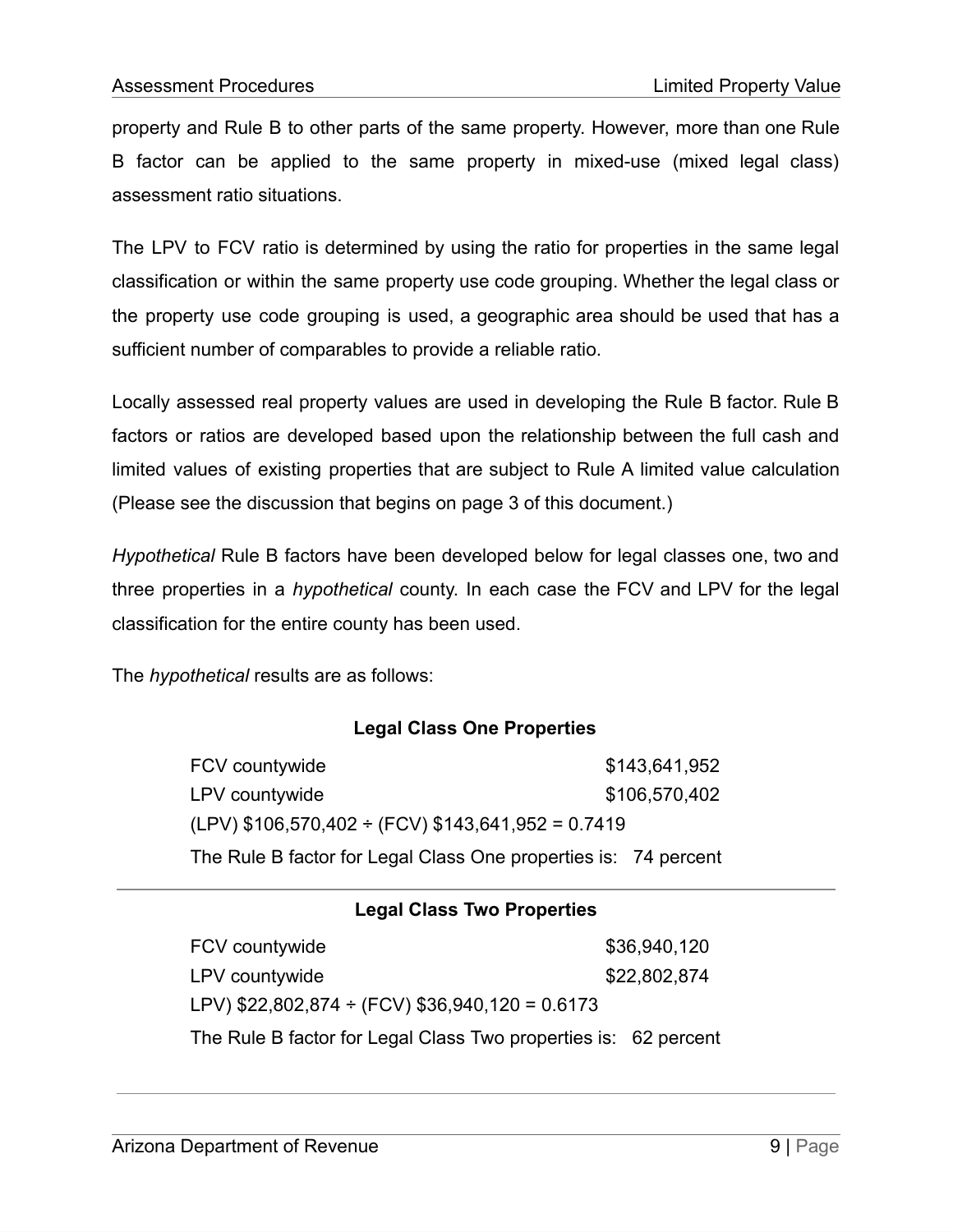#### **Legal Class Three Properties**

FCV countywide  $$462,910,010$ LPV countywide  $$410,864,200$  $(LPV)$  \$410,864,200 ÷ (FCV) \$462,910,010 = 0.8876 The Rule B factor for Legal Class Three properties is: 89 percent

With these Rule B factors having been computed, the following examples illustrate the application of Rule B under various circumstances.

**Example 1:** Total omission of the entire property.

A legal class three property, consisting of both land and improvements, was omitted (i.e., had "escaped" being valued and assessed) from the prior tax year's roll.

| <b>Prior Year's FCV</b>                   | \$0       |
|-------------------------------------------|-----------|
| <b>Current Years' FCV</b>                 | \$100,400 |
| Legal Class Three factor                  | .89       |
| Current Tax Year's LPV (\$100,400 x 0.89) | \$89,356  |

**Example 2:** Omission of the improvements only.

An improved legal class one property was on the prior tax year's roll as land only.

The structure was omitted (i.e., it is an "escaped" improvement).

| Prior Tax Year's FCV Land                 | \$40,000   |
|-------------------------------------------|------------|
| <b>Prior Tax Year's Improvement</b>       | Omitted    |
| <b>Total FCV</b>                          | \$40,000   |
| <b>Current Tax Year's FCV Land</b>        | \$45,000   |
| <b>Current Year's FCV Improvement</b>     | \$100,000  |
| <b>Total FCV</b>                          | \$145,000  |
| Prior Tax Year's FCV LPV                  | \$30,000   |
| Current Tax Year's LPV (\$145,000 x 0.74) | \$1073,300 |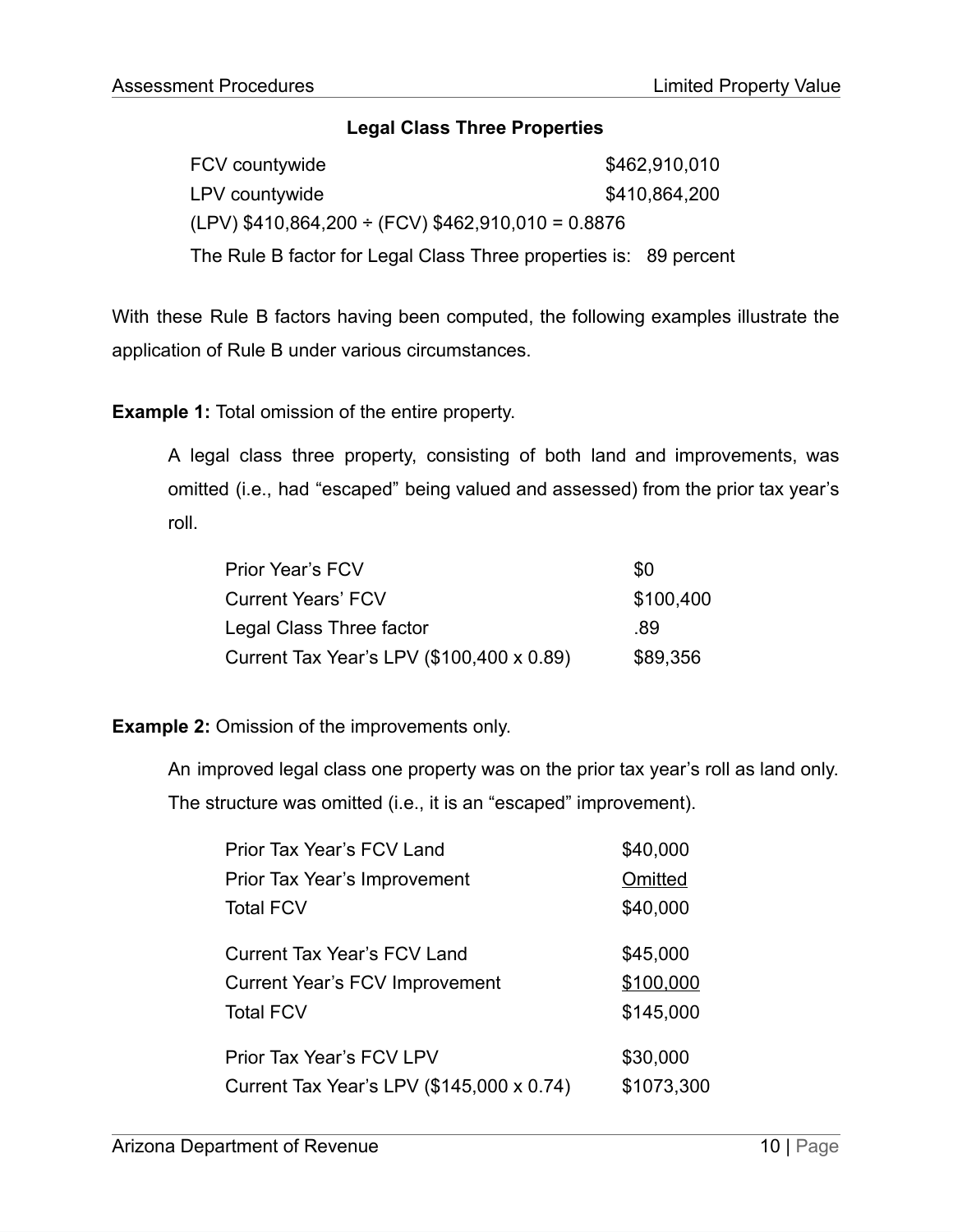**Example 3:** Partial omission (one improvement only, less than ten percent of the prior valuation year's FCV, had "escaped").

A legal class one property was assessed in the prior year for both the land and improvements, but one structure with a FCV of \$15,000 was omitted.

|                                                            | <u>Property</u><br>w/Omission | Omitted<br><b>Property</b> | Total     |
|------------------------------------------------------------|-------------------------------|----------------------------|-----------|
| Valuation<br>Year<br><b>FCV</b><br>Prior<br>Land           | \$120,000                     |                            | \$120,000 |
| Valuation<br>Prior<br>Year<br><b>FCV</b><br>Improvements   | \$160,000                     |                            | \$160,000 |
| <b>Total FCV</b>                                           | \$280,000                     |                            | \$280,000 |
| <b>Current Valuation Year's FCV</b><br>Land                | \$130,000                     |                            | \$130,000 |
| <b>Current Valuation Year's</b><br><b>FCV Improvements</b> | \$165,000                     | \$15,000                   | \$180,000 |
| <b>Total FCV</b>                                           |                               |                            | \$310,000 |
| <b>Prior Valuation Year's LPV</b>                          | \$210,000                     |                            | \$210,000 |
| Current Year's Rule A LPV <sup>1</sup>                     | $($210,000 \times 1.05)$      |                            | \$220,500 |
| <b>Current Year's Rule B LPV</b>                           | $($310,000 \times 0.74)$      |                            | \$229,400 |

<sup>&</sup>lt;sup>1</sup> Since the partial escape (\$15,000) is less than ten percent of the prior year's FCV (\$ 280,000), the Assessor may use their discretion to apply Rule A.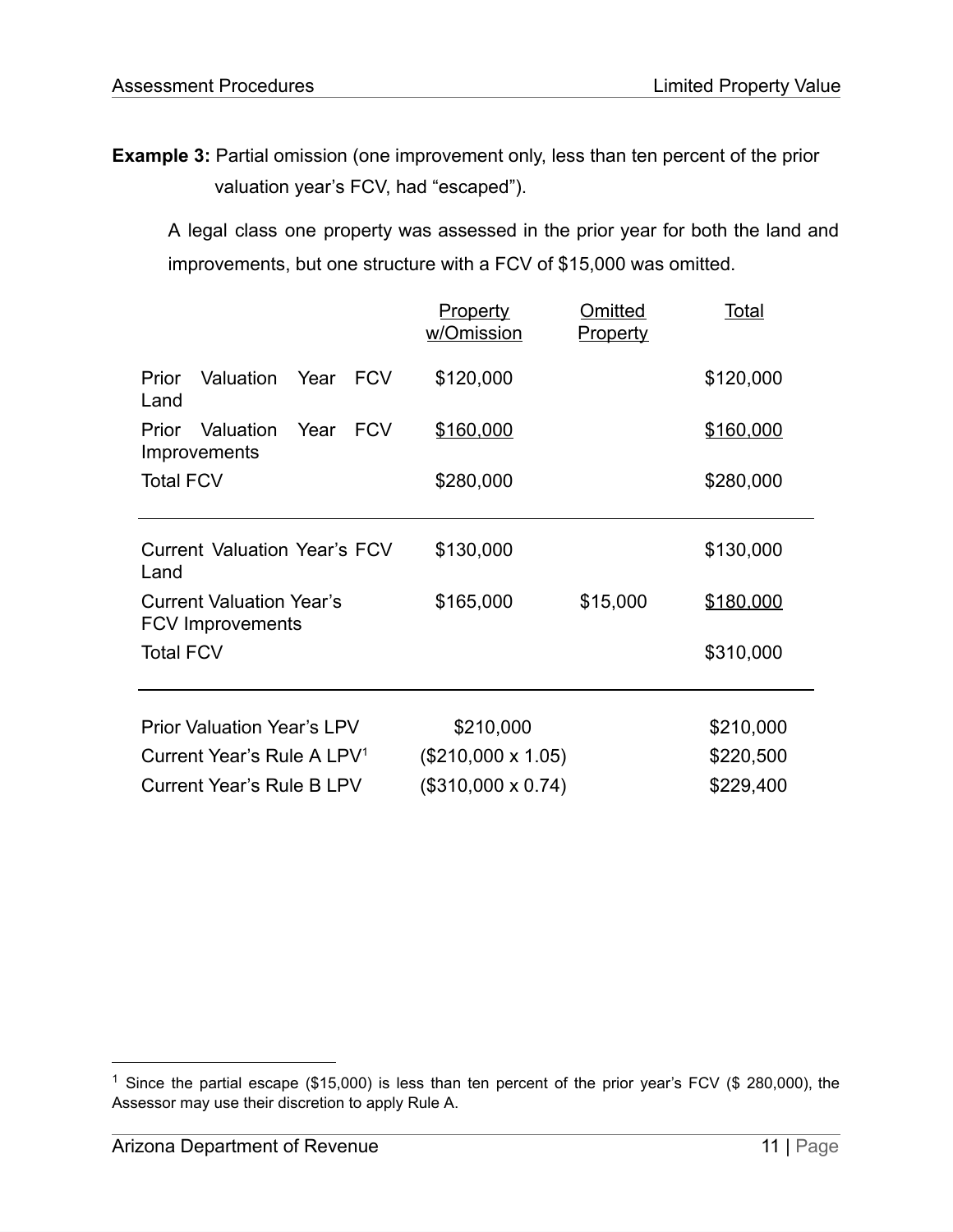**Example 4:** Partial omission (an improvement amounting to ten percent or more of the prior valuation year's FCV had "escaped").

A legal class one property was assessed in the prior valuation year for both the land and improvements, but a major improvement had been omitted.

|                                                 | <b>Property</b><br>w/Omission | Omitted<br><b>Property</b> | Total     |
|-------------------------------------------------|-------------------------------|----------------------------|-----------|
| <b>Prior Valuation Year FCV</b><br>Land         | \$120,000                     |                            | \$120,000 |
| <b>Prior Valuation Year FCV</b><br>Improvements | \$160,000                     |                            | \$160,000 |
| <b>Total FCV</b>                                | \$280,000                     |                            | \$280,000 |

| Current Valuation<br>Year's<br><b>IFCV Land</b>   | \$130,000 |           | \$130,000 |
|---------------------------------------------------|-----------|-----------|-----------|
| <b>Prior Valuation Year's FCV</b><br>Improvements | \$165,000 | \$180,000 | \$345,000 |
| <b>Total FCV</b>                                  |           |           | \$475,000 |

| <b>Prior Valuation Year's</b><br>I PV | \$210,000                | \$210,000 |
|---------------------------------------|--------------------------|-----------|
| <b>Current Year's Rule B</b>          | $($475,000 \times 0.74)$ | \$351,500 |

#### **Example 5:** Change in Use.

A legal class three residence has been converted into an office (legal class one).

| <b>Prior Valuation Year's FCV</b>     | \$130,000 |
|---------------------------------------|-----------|
| <b>Current Valuation Year's FCV</b>   | \$150,000 |
| <b>Prior Valuation Year's LPV</b>     | \$100,000 |
| Current Year's LPV (\$150,000 x 0.74) | \$111,000 |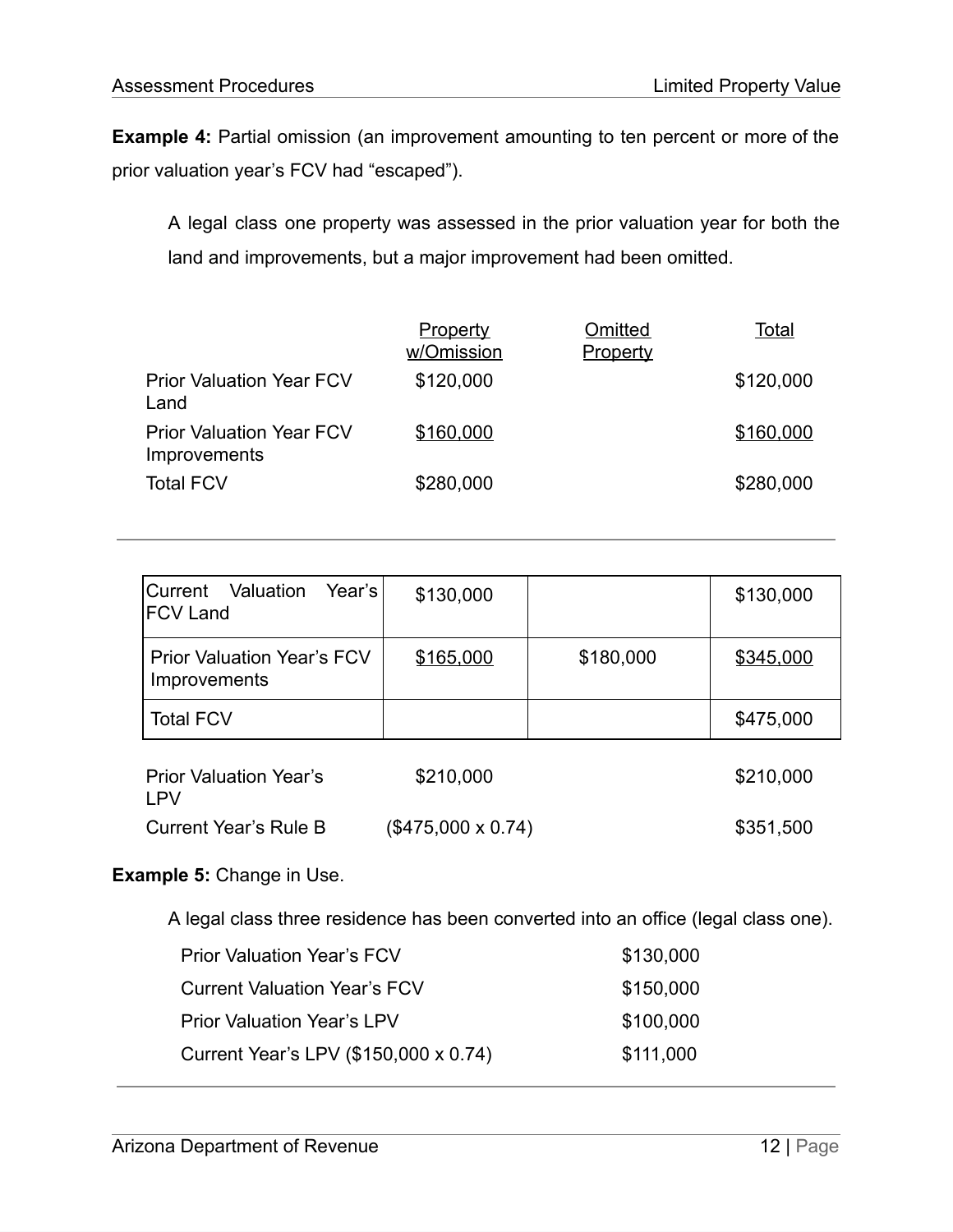**Example 6:** New construction (ten percent or more of the prior valuation year's FCV).

A legal class two building site has been improved with a new single-family residence (i.e., a change to legal class three).

|                                                     | Original                 | Addition  | Total     |  |
|-----------------------------------------------------|--------------------------|-----------|-----------|--|
| <b>Prior Valuation Year FCV Land</b>                | \$35,000                 |           | \$35,000  |  |
| <b>Total FCV</b>                                    | \$35,000                 |           | \$35,000  |  |
|                                                     |                          |           |           |  |
| <b>Current Valuation Year's FCV</b><br>Land         | \$35,000                 |           | \$35,000  |  |
| <b>Current Valuation Year's FCV</b><br>Improvements |                          | \$110,000 | \$110,000 |  |
| <b>Current Year's Total FCV</b>                     |                          |           | \$145,000 |  |
| <b>Prior Valuation Year's LPV</b>                   |                          |           | \$25,000  |  |
| <b>Current Valuation Year's LPV</b>                 | $($145,000 \times 0.89)$ |           | \$129,050 |  |
|                                                     |                          |           |           |  |

**Example 7:** New construction (less than ten percent of the prior valuation year's FCV).

A legal class three residence has a new \$10,000 room addition.

|                                                            | <b>Original</b>         | Addition | Total     |
|------------------------------------------------------------|-------------------------|----------|-----------|
| <b>Prior Valuation Year's FCV Land</b>                     | \$40,000                |          | \$40,000  |
| <b>Prior Valuation Year's FCV</b><br>Improvements          | \$100,000               |          | \$100,000 |
| <b>Total FCV</b>                                           | \$140,000               |          | \$140,000 |
| <b>Current Valuation Year's</b><br><b>FCV Land</b>         | \$45,000                |          | \$45,000  |
| <b>Current Valuation Year's</b><br><b>FCV Improvements</b> | \$105,000               | \$10,000 | \$115,000 |
| <b>Total FCV</b>                                           |                         |          | \$160,000 |
| <b>Prior Valuation Year's LPV</b>                          | \$85,000                |          | \$85,000  |
| <b>Current Valuation Year's</b><br>Total LPV Rule $A^2$    | $($85,000 \times 1.05)$ |          | \$89,250  |

 $2$  Since the new construction (\$10,000) is under ten percent of the prior year's FCV (\$140,000), the Assessor may use their discretion to apply Rule A.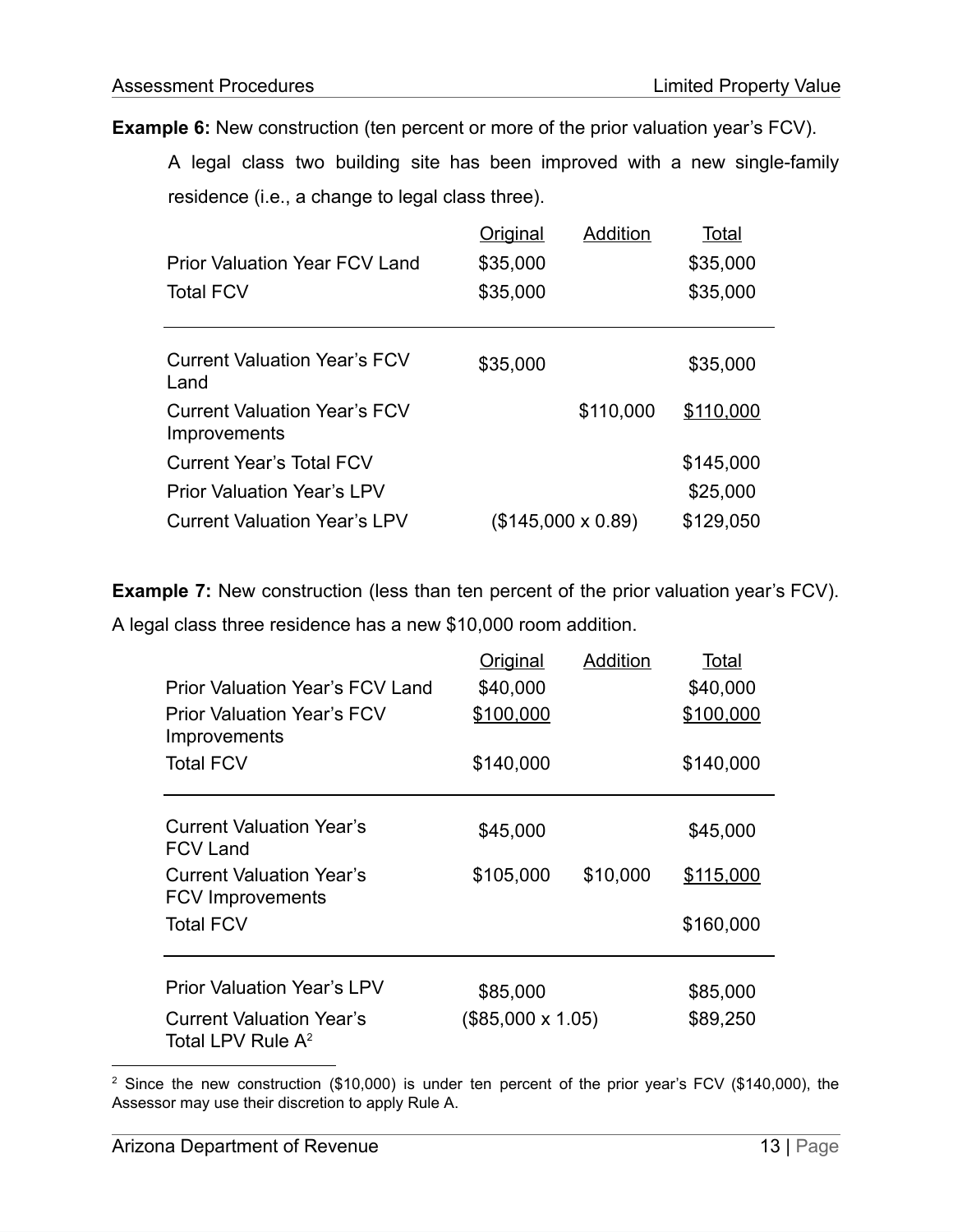**Example 8:** New construction - a partially complete structure.

A legal class one property's new improvements will be under construction for a period of two years.

| Year 1                                              | <b>Original</b>            | Addition  | Total       |
|-----------------------------------------------------|----------------------------|-----------|-------------|
| <b>Prior Valuation Year FCV Land</b>                | \$400,000                  |           | \$400,000   |
| <b>Current Valuation Year's FCV</b><br>Land         | \$400,000                  |           | \$400,000   |
| <b>Current Valuation Year's FCV</b><br>Improvements |                            | \$500,000 | \$500,000   |
| <b>Total FCV</b>                                    |                            |           | \$900,000   |
| <b>Prior Valuation Year's LPV</b>                   |                            |           | \$200,000   |
| Current Valuation Year's LPV <sup>3</sup>           | $($900,000 \times .70)$    |           | \$630,000   |
| Year 2                                              |                            |           |             |
| <b>Prior Valuation Year's FCV Land</b>              | \$400,000                  |           | \$400,000   |
| <b>Prior Valuation Year's FCV</b><br>Improvements   | \$500,000                  |           | \$500,000   |
| <b>Total FCV</b>                                    | \$900,000                  |           | \$900,000   |
| <b>Current Valuation Year's FCV Land</b>            | \$400,000                  |           | \$400,000   |
| <b>Current Valuation Year's FCV</b><br>Improvements | \$500,000                  | \$900,000 | \$1,400,000 |
| <b>Total FCV</b>                                    |                            |           | \$1,800,000 |
| <b>Prior Valuation Year's LPV</b>                   |                            |           | \$630,000   |
| <b>Current Valuation Year's LPV</b>                 | $($1,800,000 \times 0.74)$ |           | \$1,332,000 |

<sup>&</sup>lt;sup>3</sup> In this example, the hypothetical Rule B factor of 0.70 represents the factor for Year 1.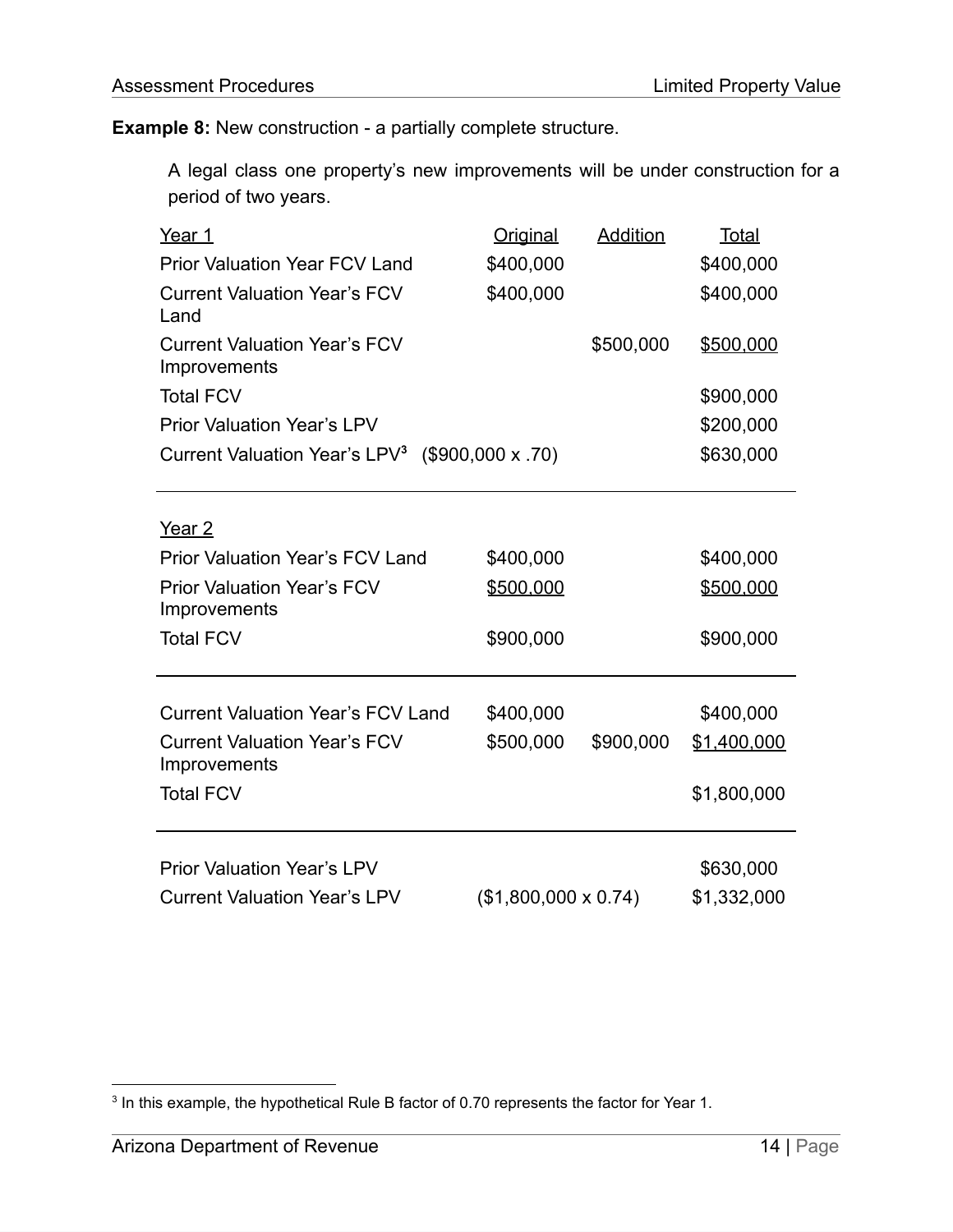**Example 9:** Mixed-ratio / new construction. A property consists of land, a legal class one structure and a legal class three structure. A new legal class one structure is being added.

|                                                             | Legal Class 1<br>Parcel | Legal Class 1<br><b>Addition</b> | Legal Class 3<br>Parcel | Total     |
|-------------------------------------------------------------|-------------------------|----------------------------------|-------------------------|-----------|
| <b>Prior Valuation Year's Land</b>                          | \$30,000                |                                  | \$10,000                | \$40,000  |
| <b>Prior Valuation Year's Improvement</b>                   | \$100,000               |                                  | \$40,000                | \$140,000 |
| <b>Total FCV</b>                                            | \$130,000               |                                  | \$50,000                | \$180,000 |
| <b>Legal Class One Parcel</b>                               |                         |                                  |                         |           |
| <b>Current Valuation Year's FCV Land</b>                    | \$32,000                |                                  |                         | \$32,000  |
| Valuation<br><b>FCV</b><br>Current<br>Year's<br>Improvement | \$100,000               | \$100,000                        |                         | \$200,000 |
| <b>Total Current Valuation Year's FCV</b>                   | \$132,000               | \$100,000                        |                         | \$232,000 |
| <b>Legal Class Three Parcel</b>                             |                         |                                  |                         |           |
| <b>Current Valuation Year's FCV Land</b>                    |                         |                                  | \$11,000                | \$11,000  |
| Valuation<br><b>FCV</b><br>Current<br>Year's<br>Improvement |                         |                                  | \$41,000                | \$41,000  |
| <b>Total Current Valuation Year's FCV</b>                   |                         |                                  | \$52,000                | \$52,000  |
| <b>Total Combined Parcel FCV</b>                            | \$132,000               | \$100,000                        | \$52,000                | \$284,000 |
| Prior Valuation Year's Combined<br>Parcel LPV               | \$78,000                |                                  | \$30,000                | \$108,000 |
| <b>Current Valuation Year's LPV Legal Class One</b>         |                         | $$232,000 \times 0.74 =$         |                         | \$171,680 |
| <b>Current Valuation Year's LPV Legal Class Three</b>       |                         | $$52,000 \times 0.89 =$          |                         | \$46,280  |
| <b>Total Combined Parcel Current Year's LPV</b>             |                         |                                  |                         | \$217,960 |

**Refer to "Assessment Procedures Manual, Part 3, Chapter 2, Determining Mixed-Use Percentages and Assessment Ratios" regarding mixed-use LPV assessment ratios.**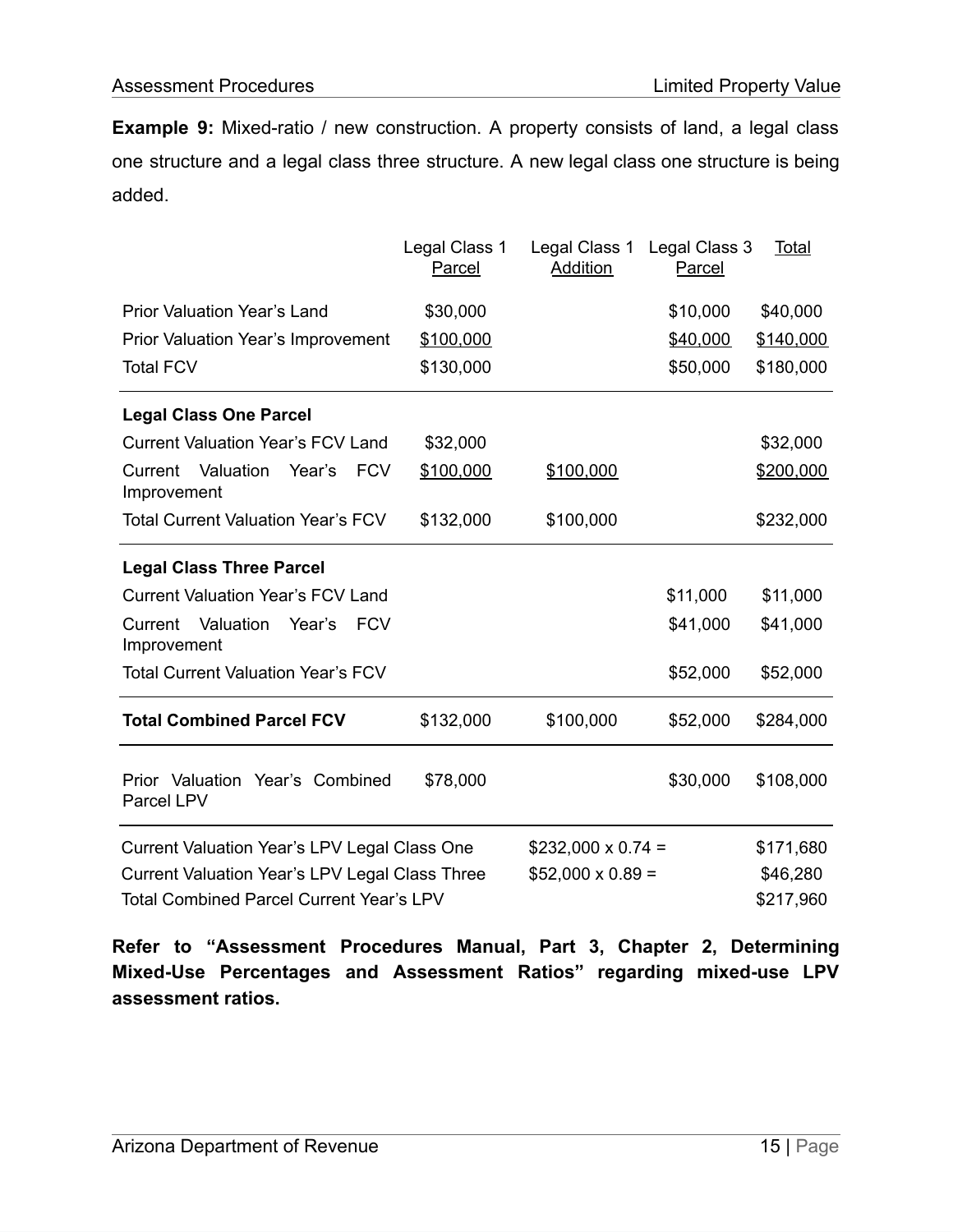**Example 10:** Demolition, destruction or removal. A legal class one property, consisting of land and improvements, had one structure with an improvement value of \$30,000 removed since the prior valuation year.

|                                                               | <b>Total Property</b>    | <b>Structure Removed</b> | Total     |
|---------------------------------------------------------------|--------------------------|--------------------------|-----------|
| <b>Prior Valuation Year FCV Land</b>                          | \$40,000                 |                          | \$40,000  |
| <b>Prior Valuation Year FCV</b><br>Improvements               | \$150,000                |                          | \$150,000 |
| <b>Total FCV</b>                                              | \$190,000                |                          | \$190,000 |
| <b>Current Valuation Year's FCV</b><br>Land                   | \$40,000                 |                          | \$40,000  |
| Current Valuation Year's<br><b>FCV</b><br><i>Improvements</i> | \$150,000                | (\$30,000)               | \$120,000 |
| <b>Total FCV</b>                                              | \$190,000                | (\$30,000)               | \$160,000 |
|                                                               |                          |                          |           |
| <b>Prior Valuation Year's LPV</b>                             |                          |                          | \$140,000 |
| <b>Current Valuation Year's LPV</b>                           | $($160,000 \times 0.74)$ |                          | \$118,400 |

**Example 11:** Parcel split less than ten percent of the prior valuation year's FCV. A legal class two property, consisting of forty acres, had one acre split off from it. The new one-acre parcel is valued at \$5,000.

|                                                                | <b>Total Property</b> | <b>Split</b> | Remaining |
|----------------------------------------------------------------|-----------------------|--------------|-----------|
| <b>Prior Valuation Year FCV Land</b>                           | \$100,000             |              |           |
| Current Valuation Year's FCV<br>Land                           | \$103,000             | \$5,000      | \$98,000  |
| <b>Prior Valuation Year's LPV</b>                              | \$85,000              |              |           |
| <b>Current Valuation Year's LPV</b><br>$($98,000 \times 0.62)$ |                       |              | \$60,760  |
| <b>Current Valuation Year's LPV</b><br>$($5,000 \times 0.62)$  |                       | \$3,100      |           |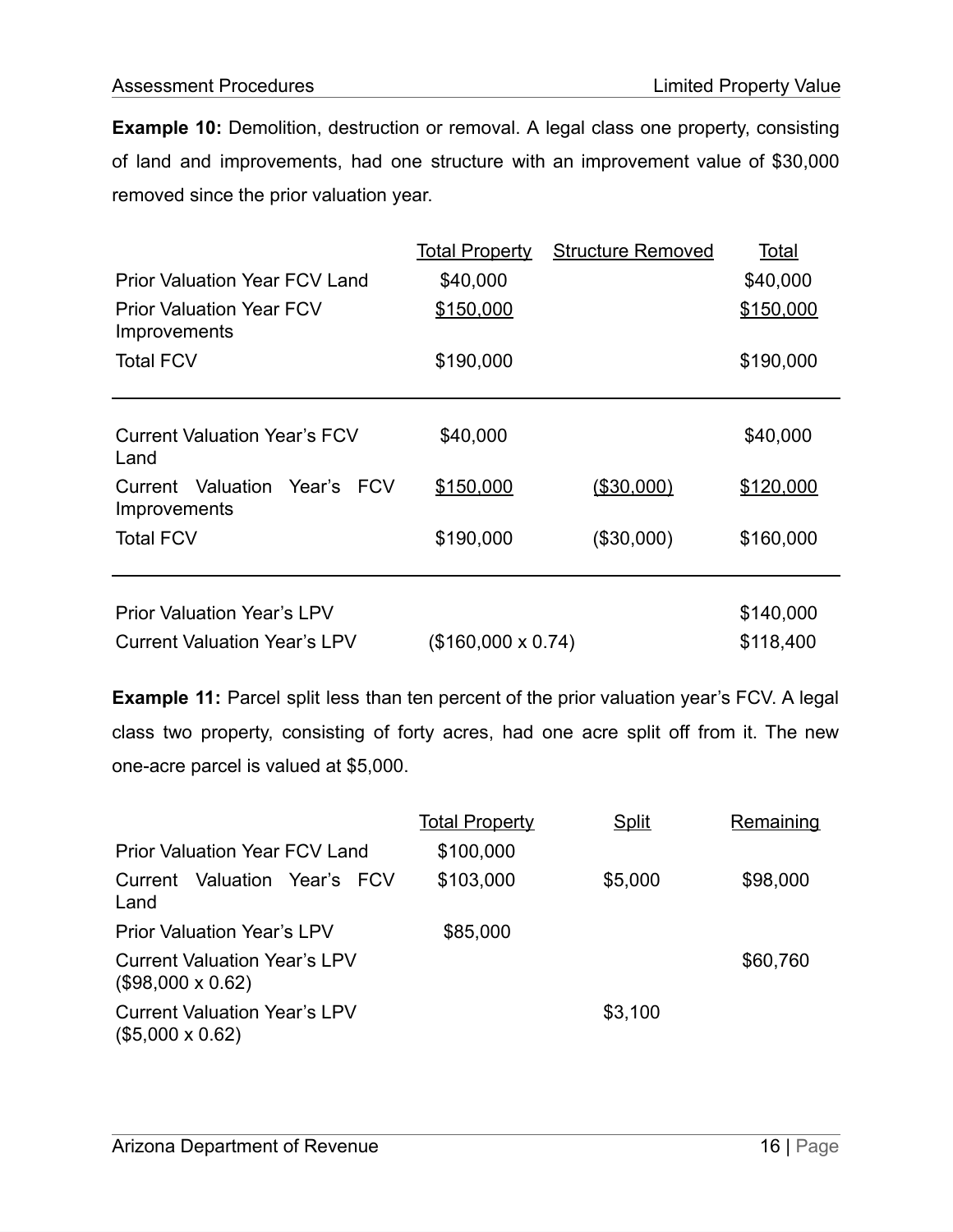**Example 12:** Parcel split - ten percent or more of the prior valuation year's FCV.

A legal class two property, consisting of forty acres, had a ten-acre portion split off.

| <u>Total Property</u> | <b>Split</b> | <u>Remaining</u> |
|-----------------------|--------------|------------------|
| \$100,000             |              |                  |
| \$100,000             | \$25,000     | \$75,000         |
| \$90,000              |              |                  |
|                       | \$15,500     |                  |
|                       |              | \$46,500         |
|                       |              |                  |

**Example 13:** Newly created subdivision. A legal class two property, consisting of twenty acres, is subdivided into forty one-half acre parcels, each of equal value.

| Prior Valuation Year's FCV (20 acres)                    | \$50,000 |
|----------------------------------------------------------|----------|
| Current valuation year's FCV per parcel                  | \$5,000  |
| Prior valuation year's LPV (20 acres)                    | \$40,000 |
| Current valuation year's LPV per parcel (\$5,000 x 0.62) | \$3,100  |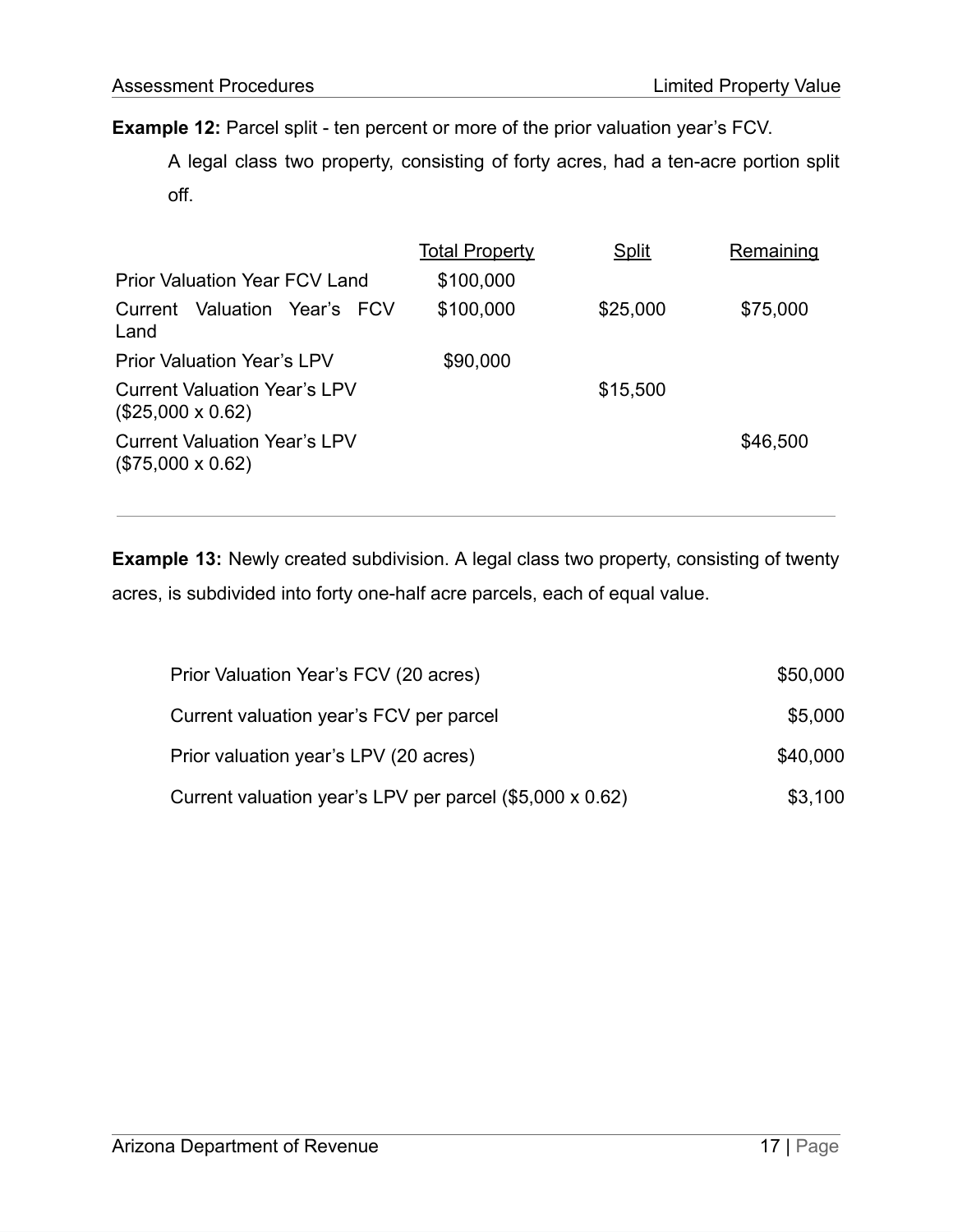**Example 14:** Newly combined parcels. Two legal class two vacant land parcels are combined into one new parcel.

|                                     | Lot One  | Lot Two  | Combined<br>Parcel |
|-------------------------------------|----------|----------|--------------------|
| <b>Prior Valuation Year's FCV</b>   | \$20,000 | \$10,000 |                    |
| <b>Current Valuation Year's FCV</b> | \$23,000 | \$12,000 | \$35,000           |
| <b>Prior Valuation Year's LPV</b>   | \$15,000 | \$9,000  |                    |
| <b>Current Valuation Year's LPV</b> |          |          | \$21,700           |
| $($35,000 \times 0.62)$             |          |          |                    |

#### **Property Status Codes**

When a Rule A is applied to a property, the appropriate property status code (PSC) should be activated as follows:

- "A1" Physically unchanged Vacant.
- "A2" Physically unchanged Improved.
- "A3" Previous partial escape.

When a property experiences a change that would have required the application of Rule B, caused by a partial or total omission, but the FCV change was less than ten percent, it may be appropriate to apply Rule A instead. The change should be documented in the parcel's history record. To avoid the application of Rule B, enter property status code A1 or A2, as appropriate, in the PSC field.

Using Rule B requires selecting one from among a different set of PSC codes, as follow:

- "B1" New or previously escaped parcel vacant.
- "B2" New or previously escaped parcel improved.
- "B3" Completed new improvement(s).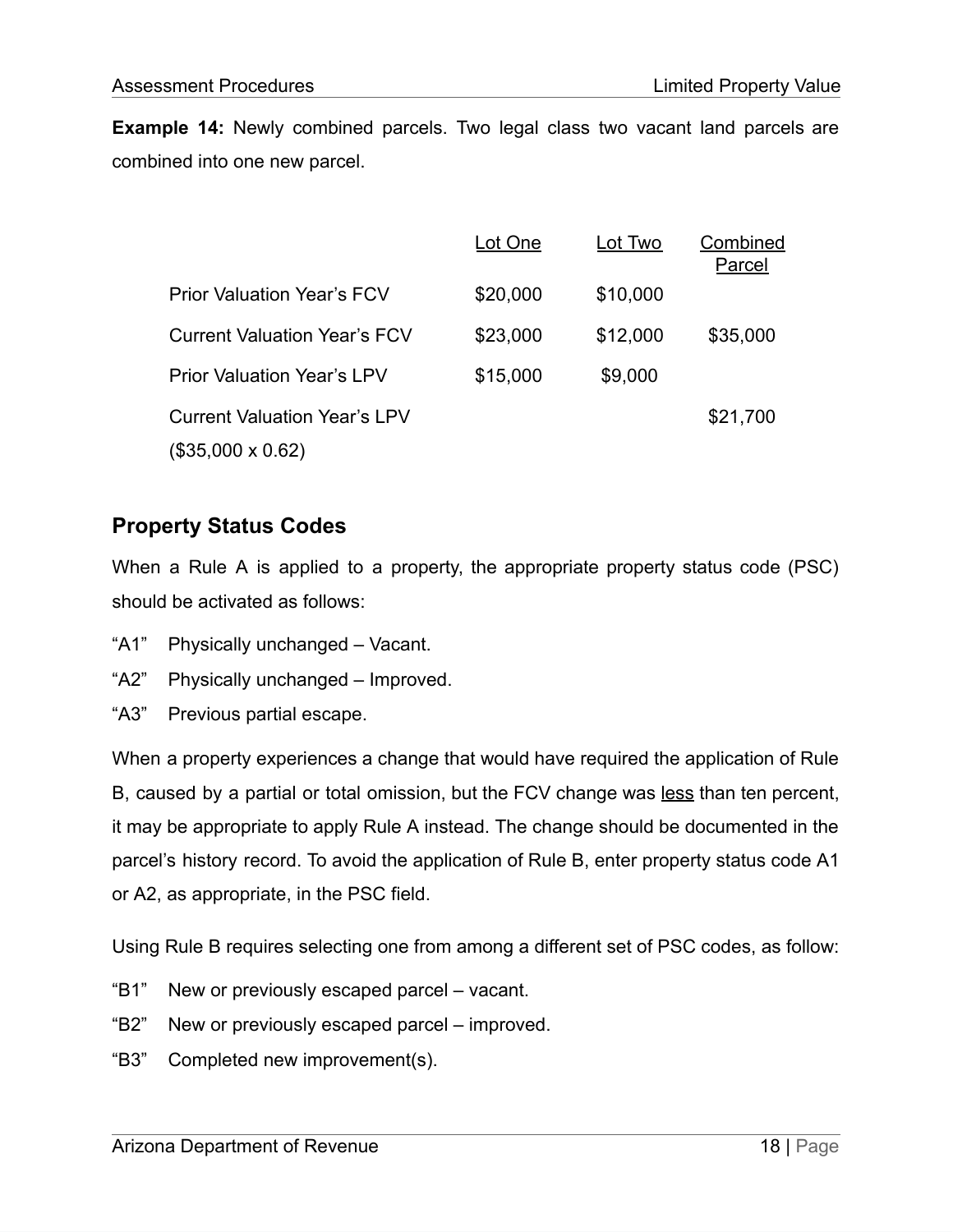- "B4" Removed, destroyed or damaged improvement(s).
- "B5" Partial completion(s).
- "B6" Completed (i.e., previously partial-complete) improvement(s).
- "B7" Replaced improvement(s).
- "B8" Physical change to existing improvement(s).

"B9" Change in use (change in legal classification, or a change to or from agricultural use).

At the start of each valuation year, all Rule B PSC's, except "B5," are reset as "A1" or "A2". For a "B5" (i.e., a "partial complete"), the PSC designation should remain until it is removed by the county assessor.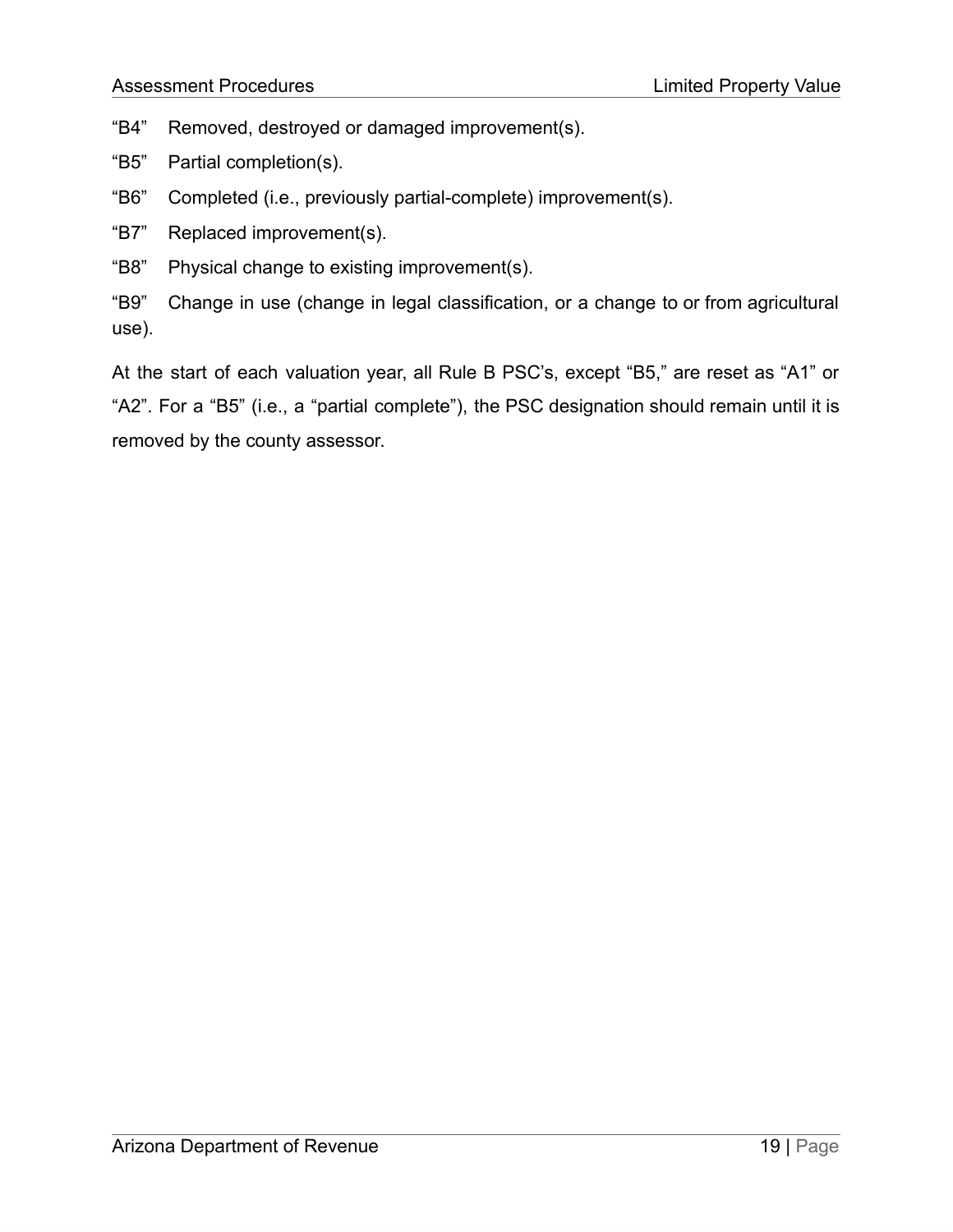# **Appendix A**

## **Limited Property Value "Rule A" Calculation Prior to Tax Year 2015**

The **"Rule A"** method was applicable to properties: (1) for which there had been no physical change in either the land or improvement(s); (2) for which there had been no change in use; and (3) which were not totally omitted from the tax roll in the preceding valuation year.

Pursuant to A.R.S. [42-13301\(A\)](https://www.azleg.gov/viewDocument/?docName=http://www.azleg.gov/ars/42/13301.htm), the LPV for Rule A properties was the LPV for the preceding valuation year plus the greater of either:

- 1. Ten percent of the prior valuation year's LPV.
- 2. Twenty-five percent of the difference between the FCV for the current valuation year and the LPV for the preceding valuation year.

Pursuant to A.R.S. [42-13301\(B\),](https://www.azleg.gov/viewDocument/?docName=http://www.azleg.gov/ars/42/13301.htm) the current LPV was not to exceed the FCV.

**Example 1:** Used when ten percent application was greater:

| Current valuation year's FCV | \$100,000 |
|------------------------------|-----------|
| Prior valuation year's LPV   | $-90,000$ |
| Difference:                  | \$10,000  |

#### **\$90,000 x ten percent = \$9,000**

 $$10,000$  x twenty-five percent =  $$2,500$ 

Current valuation year's LPV (\$90,000 + \$9,000) = \$99,000